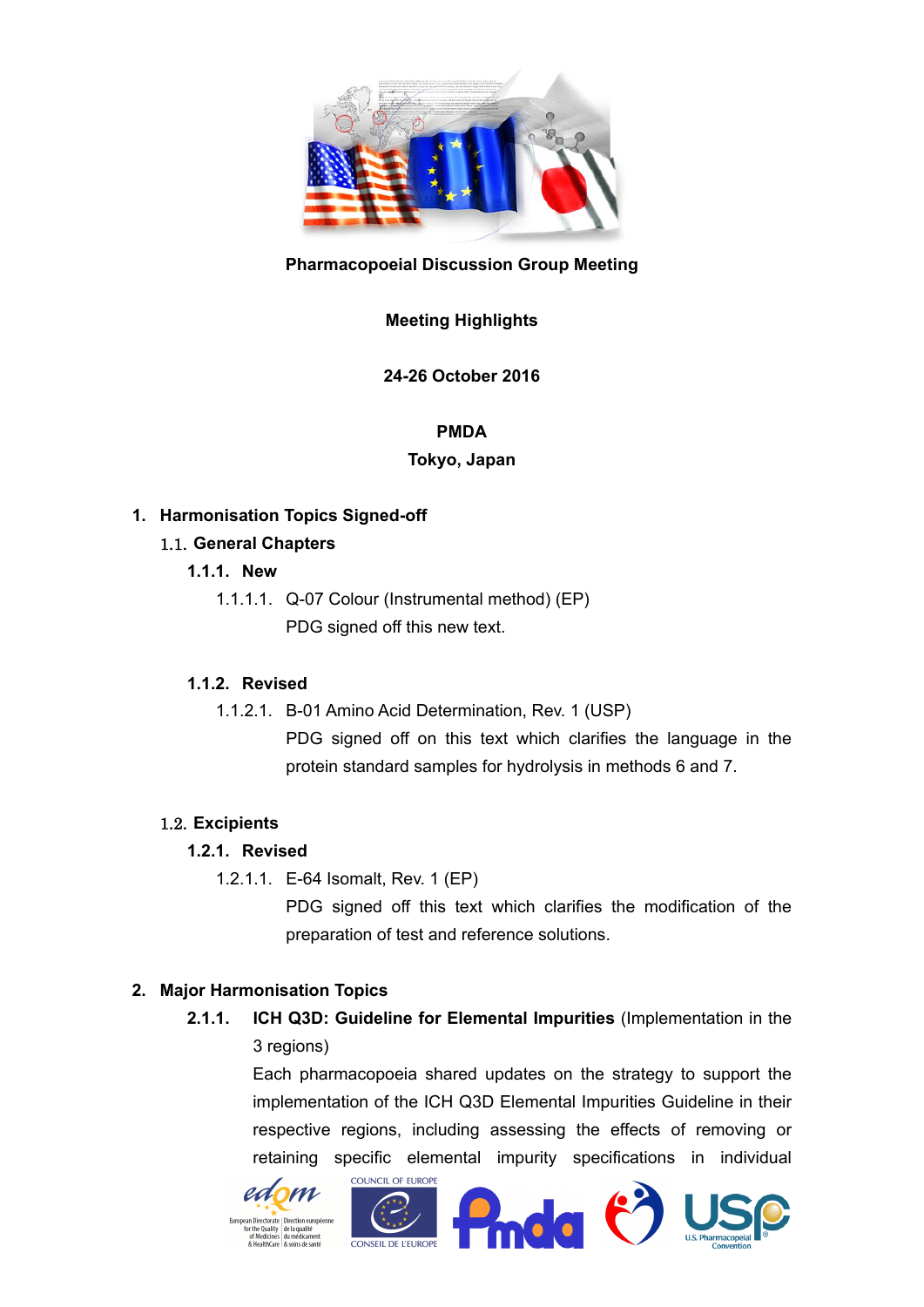monographs.

### **3. Harmonisation Progress on PDG Work Programme**

### **3.1. Topics undergoing harmonisation**

#### **3.1.1. G-03 Conductivity (USP)**

The coordinating pharmacopoeia would organise a technical teleconference based on comments received from other pharmacopoeias.

### **3.1.2. G-07 Metal Impurities (USP)**

The coordinating pharmacopoeia addressed major comments from other pharmacopoeias and provided a revised stage 3 draft. The other pharmacopoeias are in the process of providing comments on the revised stage 3 draft.

### **3.1.3. G-20 Chromatography (EP)**

The coordinating pharmacopoeia provided a stage 4 draft in view of its public enquiry. One of the participating pharmacopoeias remains to confirm agreement on the stage 4 draft.

### **3.1.4. E-08 Carmellose Sodium (USP)**

The coordinating pharmacopoeia will provide a stage 4 package based on comments from the participating pharmacopoeias. Those comments include differences of scientific opinion on the assay. Comments were also received on the viscosity proposal from stakeholders.

# **3.1.5. E-23 Lactose anhydrous/ E-24 Lactose monohydrate/ E-63 Lactose for Inhalation (USP)**

Coordinating pharmacopoeia provided an assay and impurity method validation package which will be reviewed by the participating pharmacopoeias.

#### **3.1.6. E-28/E-29 Petrolatum/Petrolatum, White (USP)**

The coordinating pharmacopoeia provided an update on their progress for the stage 4 package. The appropriate limit for polycyclic aromatic hydrocarbons still remains an issue under discussion.

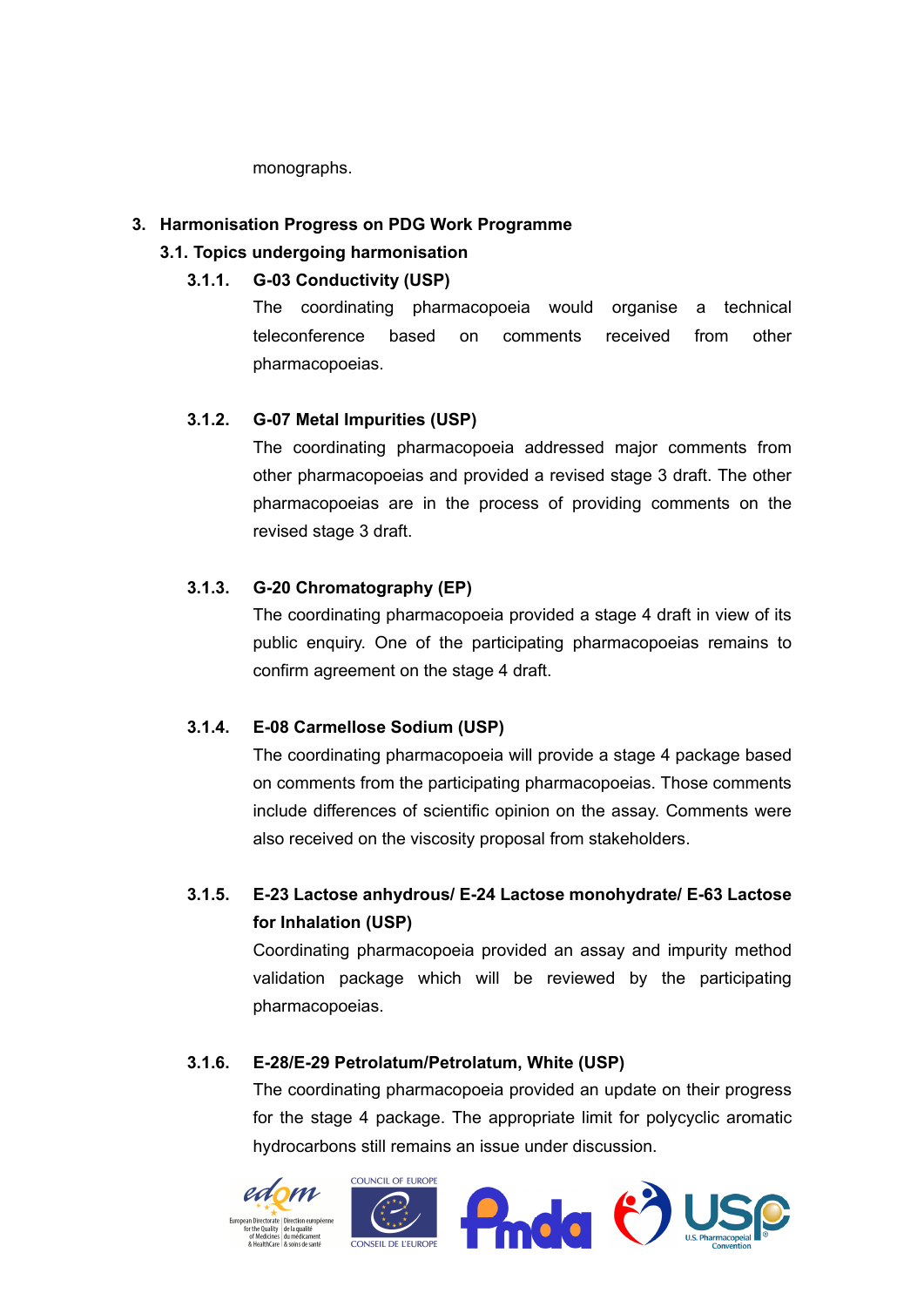## **3.1.7. E-30 Polyethylene Glycol (USP)**

The coordinating pharmacopoeia provided additional updates on progress made for the two projects, i.e. the IR identification and the development of a method for aldehydes. The coordinating pharmacopoeia is also evaluating an aldehyde procedure received from a stakeholder.

## **3.1.8. E-43 Wheat Starch (EP)**

The coordinating pharmacopoeia will provide a stage 4 draft after confirmation from one of the participating pharmacopoeias.

## **3.1.9. E-46 Talc (USP)**

The coordinating pharmacopoeia provided updates on the progress of the work of the newly formed talc methods expert panel. The expert panel defined the working scope of types of asbestos to be evaluated for their absence and are currently evaluating methods deemed necessary to satisfy the adopted scope.

### **3.1.10. E-59 Propylene Glycol (EP)**

The coordinating pharmacopoeia provided the feedback on the comments received during the public enquiry and continue the practical work on validation of the modified GC assay.

### **3.1.11. E-61 Starch, Pregelatinised (JP)**

The coordinating pharmacopoeia briefed a summary of the results of the round robin study organised by the IPEC Federation and is awaiting feedback from the participating pharmacopoeias.

### **3.2. Revision Proposals**

# **3.2.1. G-13 Particle-size analysis by laser light diffraction (EP)**

The coordinating pharmacopoeia will review the comments sent by the participating pharmacopoeias.

# **3.2.2. E-60 Sodium Lauryl Sulfate (USP)**